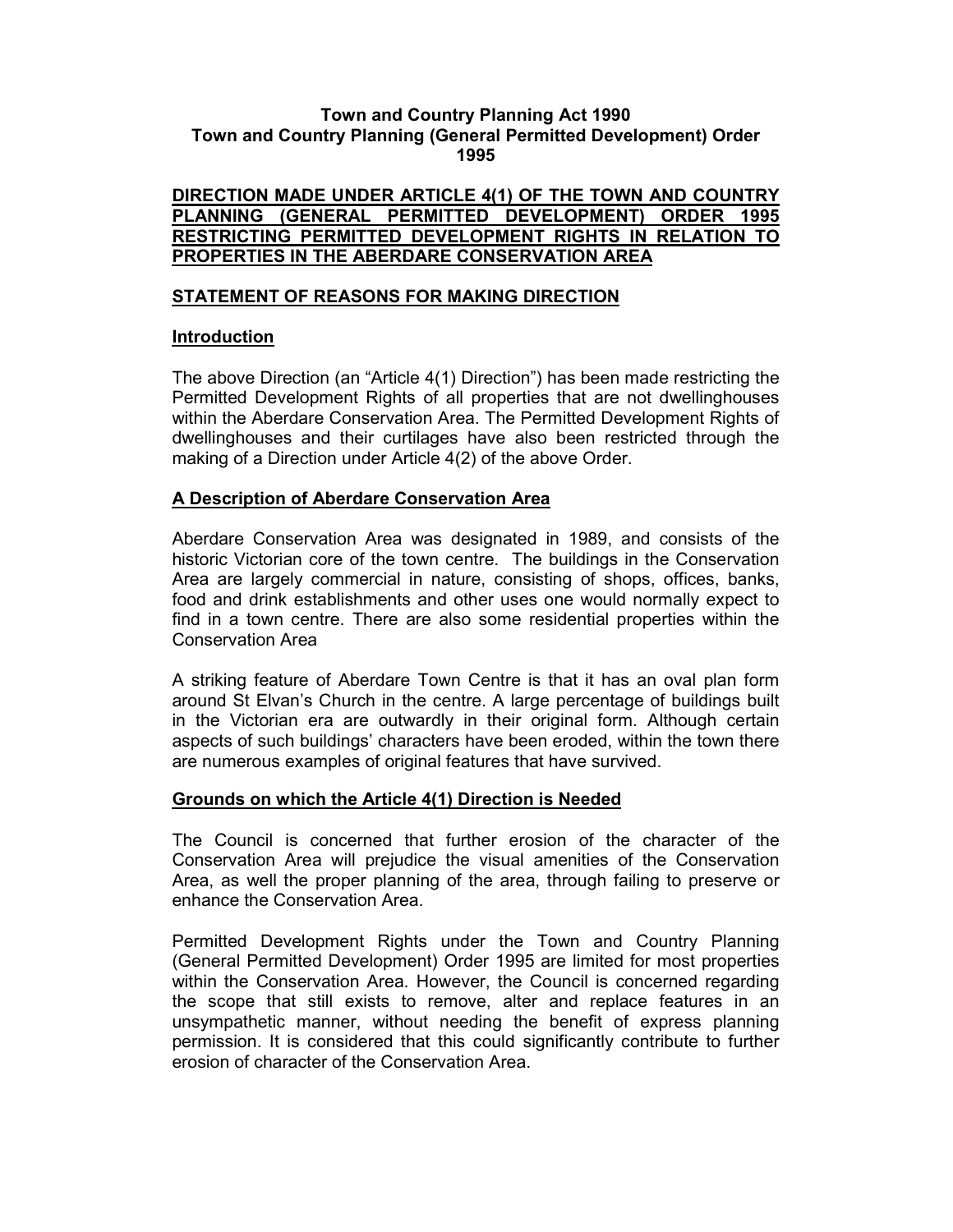To this end, the Draft Aberdare Conservation Area Appraisal and Management Plan recommends the making of an Article 4(1) Direction to control details of certain minor works.

The decision has therefore been made to remove Permitted Development Rights for the following works to be carried out to those properties that are not dwellinghouses:

Part 2, Class A: The erection, construction, maintenance, improvement or alteration of a gate, wall fence or other means of enclosure that fronts on to a highway or open space .

Many of the buildings within the Conservation Area abut the public realm. However, the good quality stone walls in existence, even those fronting "back lanes", assist to reinforce a sense of Aberdare being of substantial importance. The Council is keen to ensure that the maintenance, improvement and alteration of such walls are carried out in a sympathetic and sensitive manner, where they front a highway or open space. Where such walls require replacement, or new walls are proposed, the Council wishes to ensure that they are built using appropriate materials and with a high quality standard of workmanship.

### Part 2, Class C: The painting of the exterior of any building or work, being the painting of external walls that front on to a highway or open space.

The buildings in Aberdare are largely finished in neutral-coloured render, with a variety of detailing used. Some buildings are faced in brick and some, particularly the larger, more important buildings, are faced in natural stone. The Council is concerned that the application of paint to the facades of the buildings could significantly alter the character of the Conservation Area, particularly if used on bare facades, or bright colours are used on those that are currently of more neutral colour.

#### Part 31, Class B: Any building operation consisting of the demolition of the whole or any part of the whole of any gate, fence, wall or other means of enclosure and fronting a highway or open space.

As stated above, the good quality stone walls in existence, even those fronting "back lanes", assist to reinforce a sense of Aberdare being of substantial importance. The Council is keen to ensure that the part or whole demolition of such walls is controlled, and that this is only permitted where absolutely necessary.

## **Publicity**

Given the numerous amount of properties within Aberdare Conservation Area, the Council consider that the number of owners and occupiers to which the Article 4(1) Direction relates makes individual service of notices impracticable, as it will be difficult to identify all affected. Therefore, the Council has opted to publish notice of the Direction in the local weekly newspaper, the "Cynon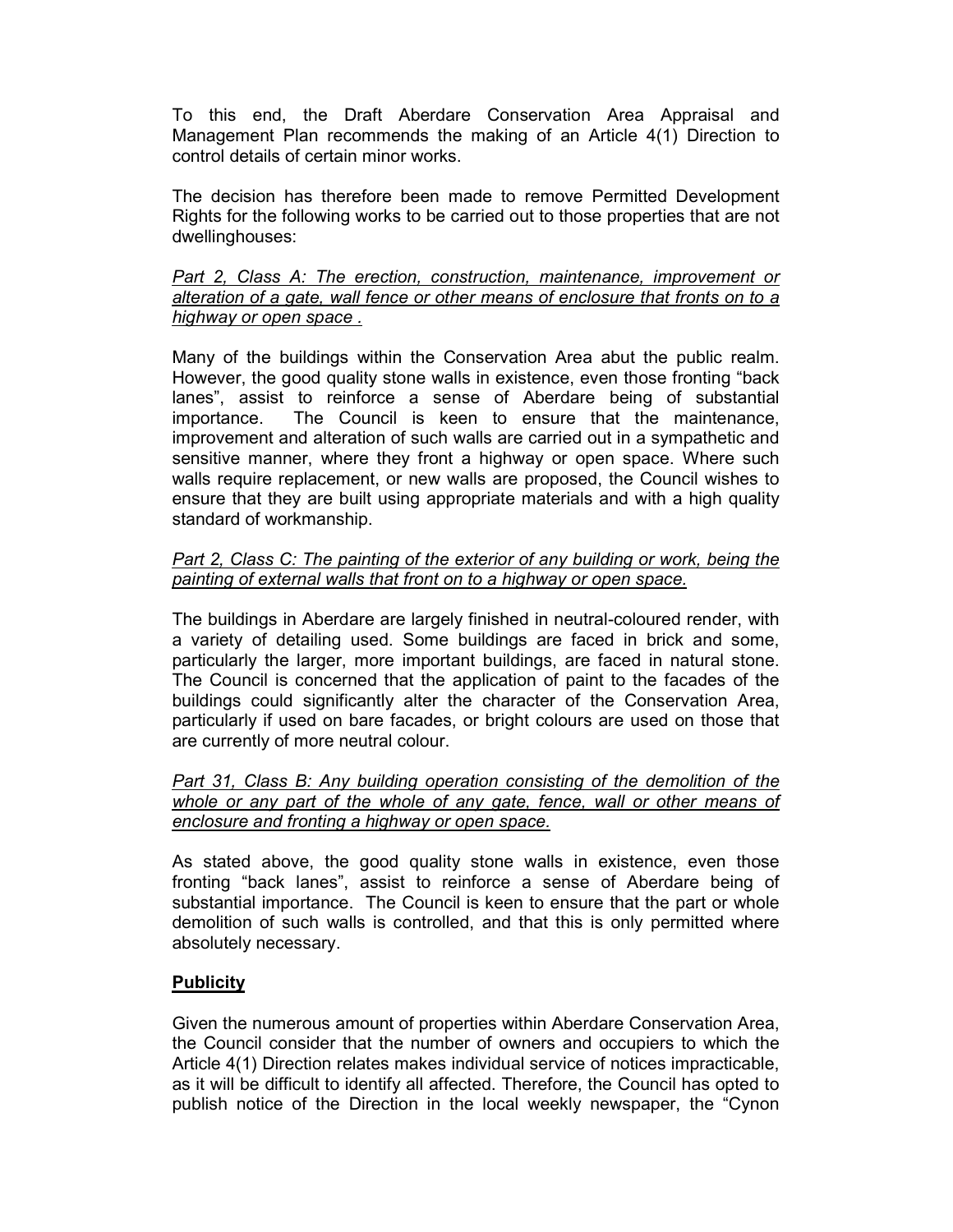Valley Leader", in accordance with Article 5(12) of the Town and Country Planning (General Permitted Development) Order 1995. However, in order to ensure maximum publicity for the Direction, the Council also has sent a letter to all available addresses affected by the Direction and the local Chamber of Trade and Commerce advising of the Direction. Notices of the Article 4(1) Direction have been placed in the local area. The decision of the Welsh Ministers to confirm the direction or otherwise will be publicised in the same way.

The Article 4(1) Direction and Statement of Reasons are available for viewing on the Council's Website, in Aberdare Library, in the main Council Offices in Aberdare (Rock Grounds) and in the Council's Development Control Office (Sardis House, Pontypridd).

A summary of all representations received in respect of the Article 4(1) Direction will be made available on the Council's Website and by post on request, as soon as practicable following the close of the consultation period, and shall be removed from the Website not less than three months following the decision of the Welsh Ministers.